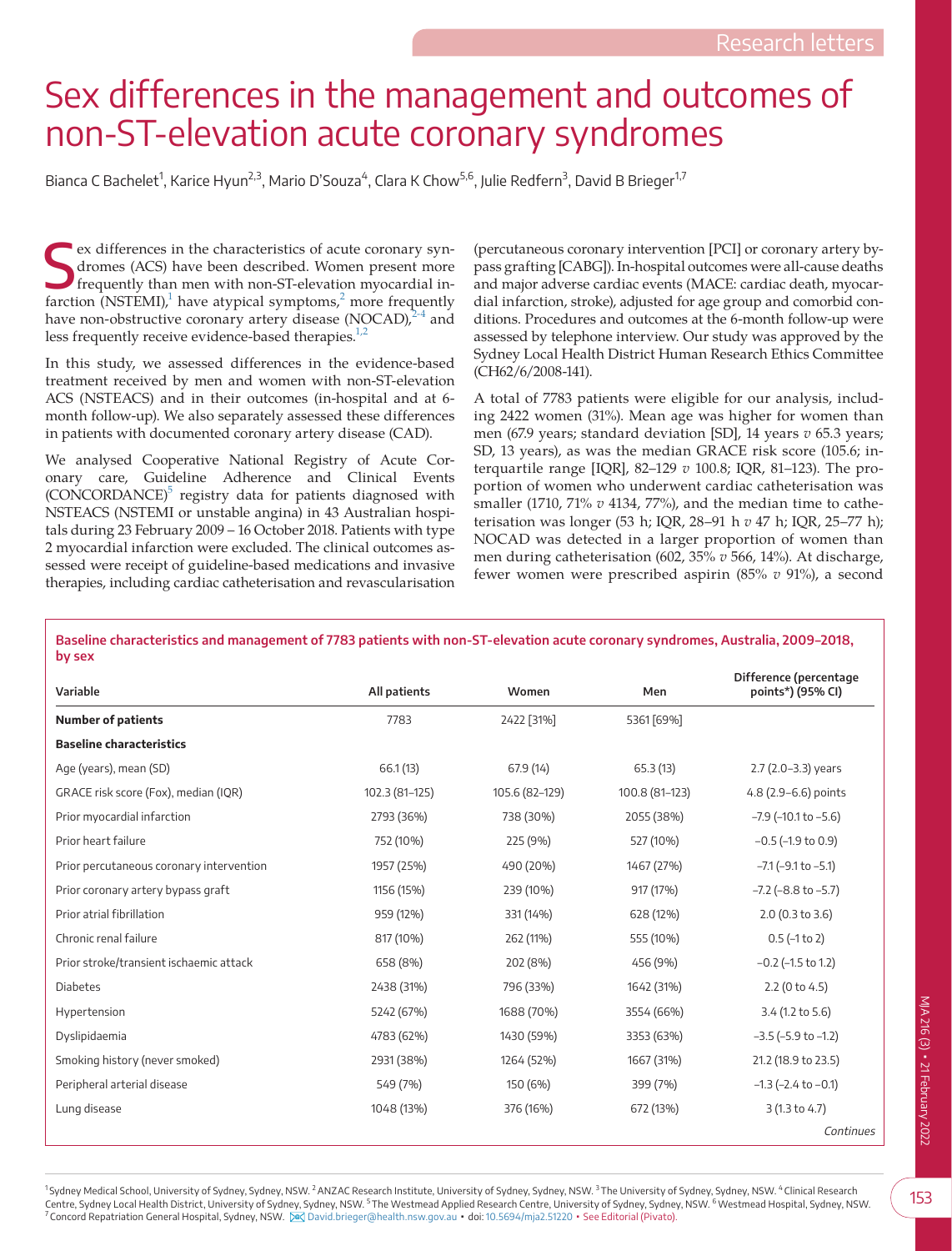## **Continued**

| Variable                                                                    | All patients    | Women           | Men             | Difference (percentage<br>points*) (95% CI) |
|-----------------------------------------------------------------------------|-----------------|-----------------|-----------------|---------------------------------------------|
| Killip class                                                                |                 |                 |                 |                                             |
| 1                                                                           | 6836 (88%)      | 2098 (87%)      | 4738 (88%)      | $-1.8$ ( $-3.4$ to $-0.1$ )                 |
| $\overline{2}$                                                              | 759 (10%)       | 251 (10%)       | 508 (9%)        | $0.9$ (-0.6 to 2.4)                         |
| 3                                                                           | 159 (2%)        | 65 (3%)         | 94 (2%)         | $0.9$ (0.2 to 1.7)                          |
| 4                                                                           | $29$ (< 1%)     | $8$ (< 1%)      | $21 (< 1\%)$    | $-0.1$ ( $-0.4$ to 0.3)                     |
| Cardiac arrest on admission                                                 | 127 (2%)        | 26 (1%)         | 101 (2%)        | $-0.8$ ( $-1.4$ to $-0.3$ )                 |
| Diagnosis                                                                   |                 |                 |                 |                                             |
| <b>NSTEMI</b>                                                               | 5641 (72%)      | 1751 (72%)      | 3890 (73%)      | $-0.3$ ( $-2.4$ to 1.9)                     |
| Unstable angina                                                             | 2142 (28%)      | 671 (28%)       | 1471 (27%)      | $0.3$ (-1.9 to 2.4)                         |
| In-hospital management                                                      |                 |                 |                 |                                             |
| Aspirin                                                                     | 7373 (95%)      | 2275 (94%)      | 5098 (95%)      | $-1.2$ ( $-2.3$ to $-0.1$ )                 |
| Second antiplatelet $T$                                                     | 6650 (85%)      | 2027 (84%)      | 4623 (86%)      | $-2.5$ ( $-4.3$ to $-0.8$ )                 |
| Heparin/low molecular weight heparin                                        | 6550 (84%)      | 2009 (83%)      | 4541 (85%)      | $-1.8$ ( $-3.5$ to 0.0)                     |
| Cardiac catheterisation                                                     | 5844 (75%)      | 1710 (71%)      | 4134 (77%)      | $-6.5$ ( $-8.6$ to $-4.4$ )                 |
| Admission to catheterisation time (h), median (IQR)                         | 48.8 (26-82)    | 53.0 (28-91)    | 47.2 (25-77)    | 5.8 (2.3-9.2) hours                         |
| Vessels with $\geq$ 50% stenosis (catheterisation)                          |                 |                 |                 |                                             |
| None                                                                        | 1168 (20%)      | 602 (35%)       | 566 (14%)       | 21.5 (19 to 24)                             |
| One                                                                         | 1960 (34%)      | 564 (33%)       | 1396 (34%)      | $-0.8$ ( $-3.5$ to 1.9)                     |
| Two                                                                         | 1348 (23%)      | 293 (17%)       | 1055 (26%)      | $-8.4$ (-10.7 to $-6.1$ )                   |
| More than two                                                               | 1368 (23%)      | 251 (15%)       | 1117 (27%)      | $-12.3$ ( $-14.5$ to $-10.1$ )              |
| Percutaneous coronary intervention (PCI)                                    | 2653 (34%)      | 637 (26%)       | 2016 (38%)      | $-11.3$ ( $-13.5$ to $-9.1$ )               |
| Coronary artery bypass grafting (CABG)                                      | 758 (10%)       | 133 (5%)        | 625 (12%)       | $-6.2$ ( $-7.4$ to $-4.9$ )                 |
| Discharge medications and rehabilitation $+$                                |                 |                 |                 |                                             |
| Aspirin                                                                     | 6748/7580 (89%) | 2007/2355 (85%) | 4741/5225 (91%) | $-5.5$ ( $-7.2$ to $-3.9$ )                 |
| Second antiplatelet <sup>™</sup>                                            | 4955/7580 (65%) | 1399/2355 (59%) | 3556/5225 (68%) | $-8.7$ ( $-11.0$ to $-6.3$ )                |
| β-Blocker                                                                   | 5597/7580 (74%) | 1664/2355 (71%) | 3933/5225 (75%) | $-4.6$ ( $-6.8$ to $-2.4$ )                 |
| Angiotensin-converting enzyme inhibitor/<br>angiotensin II receptor blocker | 5256/7580 (69%) | 1600/2355 (68%) | 3656/5225 (70%) | $-2.0$ ( $-4.3$ to $-0.2$ )                 |
| Statin/lipid-lowering therapy                                               | 6849/7580 (90%) | 2024/2355 (86%) | 4825/5225 (92%) | $-6.4$ ( $-8.0$ to $-4.8$ )                 |
| Referral to cardiac rehabilitation                                          | 4564/7580 (60%) | 1263/2355 (54%) | 3301/5225 (63%) | $-9.6$ ( $-12.0$ to $-7.2$ )                |
| Patients who underwent PCI                                                  | 2103/2638 (80%) | 480/631 (76%)   | 1623/2007 (81%) | $-4.8$ ( $-8.5$ to $-1.1$ )                 |
| Patients who underwent CABG                                                 | 606/739 (82%)   | 97/126 (77%)    | 509/613 (83%)   | $-6.1$ ( $-14.0$ to 1.9)                    |

CI = confidence interval; GRACE = Global Registry of Acute Coronary Events; IQR = interquartile range; NSTEMI = non-ST-elevation myocardial infarction; SD, standard deviation. \* Unless otherwise indicated. † Clopidogrel, ticagrelor, or prasugrel. ‡ The denominators are the numbers of patients discharged from hospital alive. ◆

antiplatelet medication (59% *v* 68%), β-blockers (71% *v* 75%), or statins (86% *v* 92%), or referred to cardiac rehabilitation (54% *v* 63%) ([Box\)](#page-0-0).

A total of 4676 patients had documented CAD, including 1108 women (24%). Smaller proportions of women with CAD than of men underwent CABG (110, 10% *v* 563, 16%) or were prescribed statins at discharge (94% *v* 96%) [\(Supporting Information,](#page-2-3) table 1). Fewer women than men were referred to cardiac rehabilitation (750, 69% *v* 2652, 75%), including among those who had been revascularised (CABG: 97, 77% *v* 509, 83%; PCI: 480, 76% *v* 1623, 81%).

In multivariable analyses adjusted for hospital clustering and differences in baseline characteristics, adjusted mortality rates in hospital (adjusted odds ratio [aOR], 1.02; 95% confidence interval [CI], 0.71–1.46) and at six months (aOR, 0.85; 95% CI, 0.60– 1.21) were similar for men and women, as were MACE rates in hospital (aOR, 0.97; 95% CI, 0.78–1.20) and at six months (aOR, 0.92; 95% CI, 0.75–1.14) [\(Supporting Information,](#page-2-3) tables 2–6).

The women with NSTEACS in our study received less evidencebased treatment, consistent with previous reports.<sup>1,3</sup> The larger proportion of women with NOCAD may partly explain the difference. However, NOCAD is not a benign condition, and